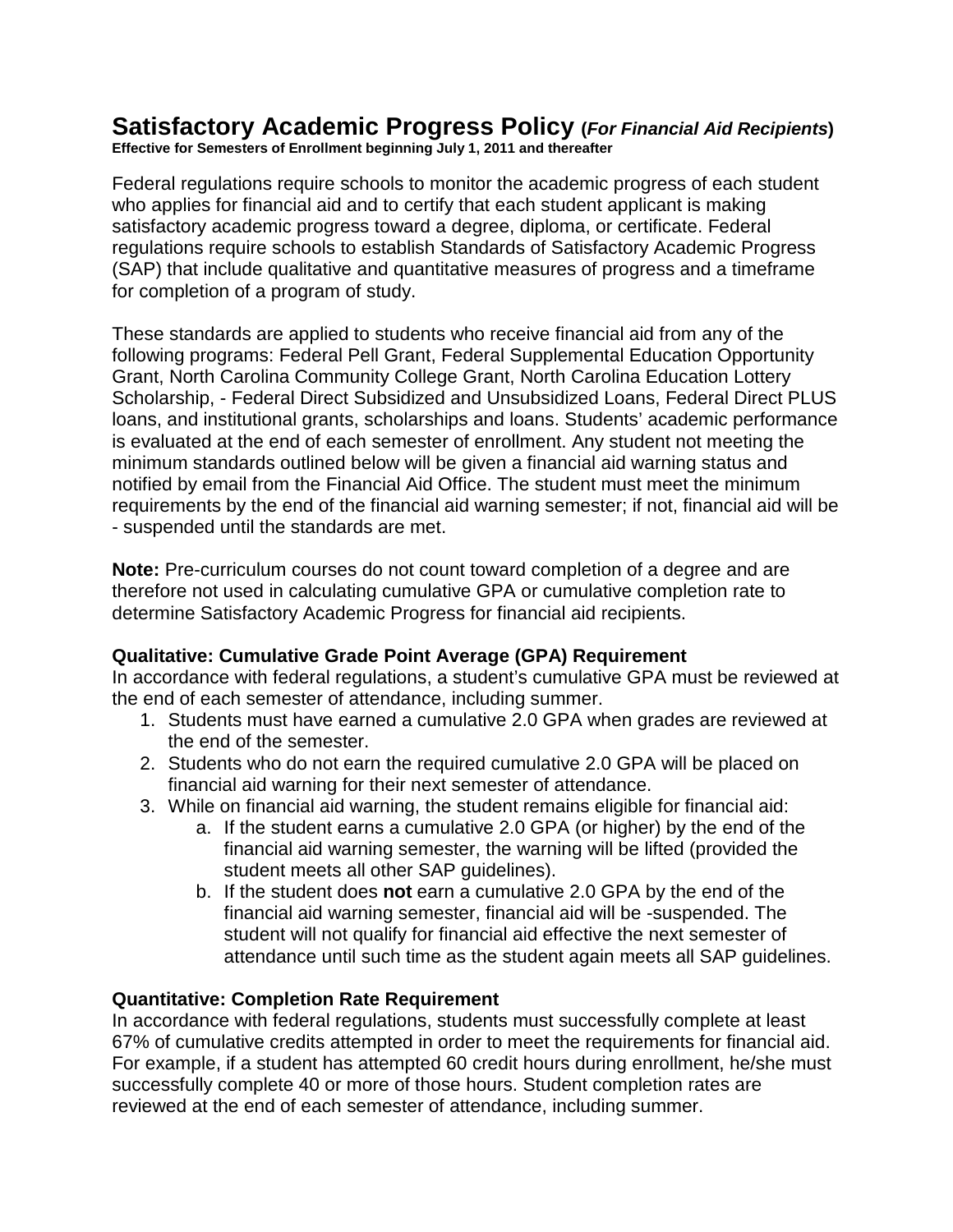- 1. Students must earn a cumulative 67% completion rate. Grades are reviewed at the end of each semester.
- 2. Students who do not earn a cumulative 67% completion rate will be placed on financial aid warning for their next semester of attendance.
- 3. While on financial aid warning, the student remains eligible for financial aid:
	- a. If the student completes sufficient credits to earn a 67% completion rate by the end of the financial aid warning semester, the warning will be lifted (provided the student meets all other SAP guidelines).
	- b. If the student does **not** complete sufficient credits to earn a 67% completion rate by the end of the financial aid warning semester, financial aid will be -suspended. The student will not qualify for financial aid effective the next semester of attendance until such time as the student again meets all SAP guidelines.

### **Maximum Time Frame**

The maximum time frame within which to complete a degree (or other program of study) is 150% of the published length of the program. For example, if the published length of a program of study is 64 semester hours, a student may attempt up to 96 semester hours (64 x 150% = 96). To determine the published length of a program, please refer to the Wake Technical Community College Academic Catalog.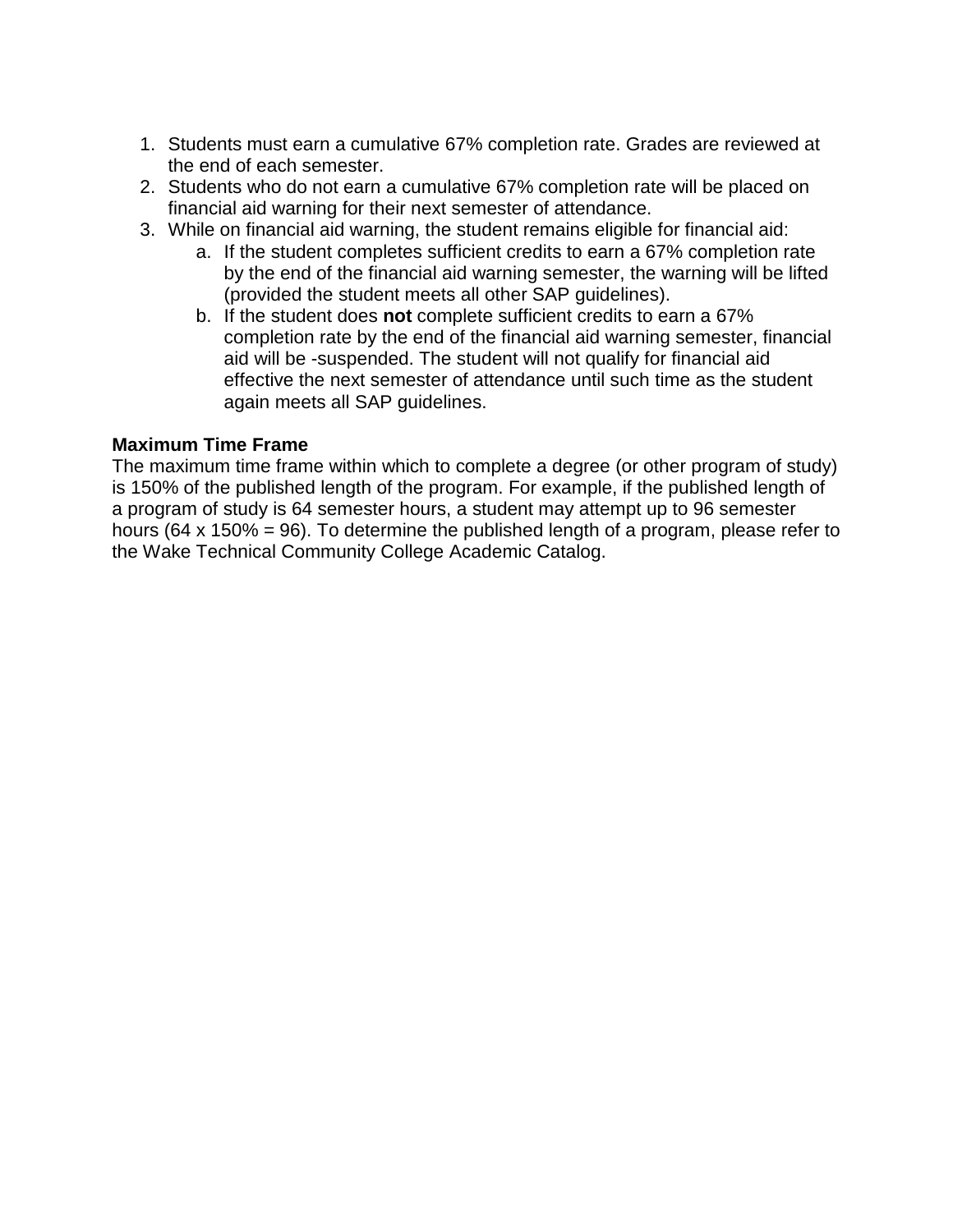## **Appeals**

Students may appeal the -suspension of their financial aid eligibility in the event of documented extenuating circumstances, such as illness or injury of the student or the death of an immediate family member. The appeal must address why the student failed to make satisfactory academic progress and what has changed in the student's situation that will allow the student to demonstrate satisfactory academic progress in the future. Appeals must be submitted in writing to the Financial Aid Office and addressed to the Financial Aid Ddirector. The Satisfactory Academic Progress Appeals Committee will review the appeal and notify the student in writing regarding the status of the appeal. Students are limited to two termination appeal requests while attending Wake Tech. All requests for appeals must be submitted according to the following timetable:

- Fall semester appeals must be submitted by August 1.
- Spring semester appeals must be submitted by December 1.
- Summer semester appeals must be submitted by May 1.

If the date indicated above falls on a weekend or holiday, the appeal is due the next business day.

Students whose appeals have been approved will be placed on financial aid probation for their next semester of attendance. The student will, in conjunction with the SAP committee, develop an individualized academic plan that must be followed in order to continue enrollment. The plan may include requirements for academic performance, meetings with an academic advisor, or Wake Tech counseling services. Students who meet these requirements will continue to be on probation for the next semester, and a new academic plan will be developed. Continued eligibility for financial aid is contingent on meeting the requirements of each semester's academic plan. Financial aid probation status will not end until the student successfully establishes a cumulative 2.0 GPA and 67% completion rate. Failure to meet the requirements of the academic plan will result in -suspension of financial aid the next semester of attendance.

# **Treatment of Selected Grades**

**Withdrawals:** Credit hours in which a student receives a grade of "W", "WP", and "F" are included in the number of hours attempted but do not count toward successfully completed hours; consequently, students who withdraw may have difficulty meeting the satisfactory progress requirements.

**Incompletes:** Students will not be affected by "incompletes" at the time of the review.

**Transfer Credit:** Students transferring from another institution will be considered making satisfactory progress at the time of enrollment. A student's maximum timeframe for receiving financial aid will be reduced by the number of transferred credit hours applied towards his/her program of study at Wake Tech.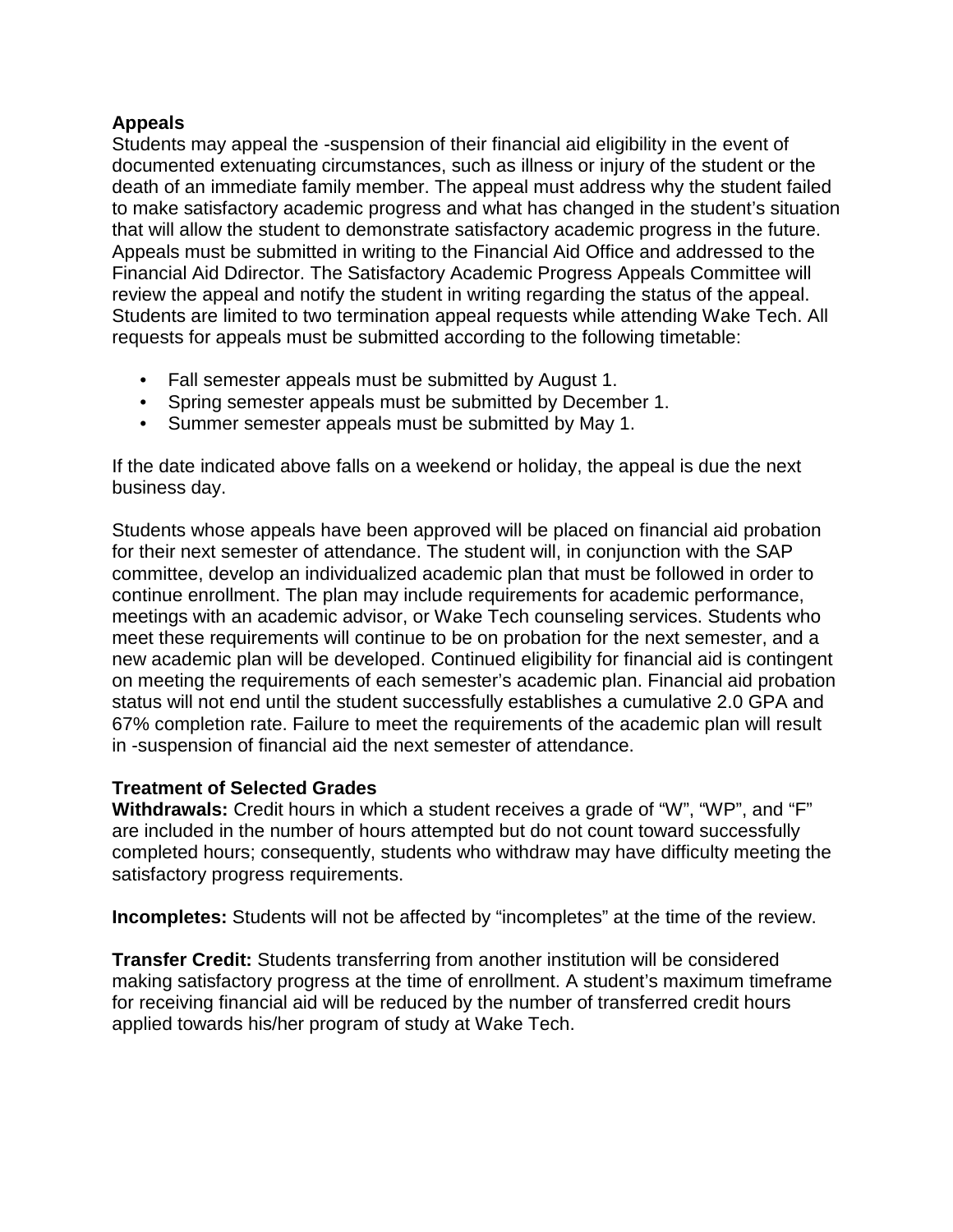**Audits:** An audit (AU) grade is not considered attempted coursework. It is not included in the determination of grade point average or completion rate. A student cannot receive financial aid for an audited course.

**Credit by examination:** Credit hours earned by examination are considered attempted and completed coursework and therefore **will** be considered in calculating a student's completion rate. Financial aid does not pay for credit hours earned by examination.

**Repeated course**: In accordance with Wake Tech policy, a student is permitted to repeat any course twice. The last grade earned is calculated in the GPA. For financial aid purposes, the previous hours attempted and earned will continue to be counted in the student's cumulative hours attempted and earned.

**Summer terms:** Credit hours attempted and earned during summer term will be included in the calculation of satisfactory academic progress, just as those earned during any other enrollment period.

**Successful completion:** A grade of A, B, C, D, X, or P is considered successful course completion. A grade of F is not considered a successful completion.

#### **Eligibility Status**

**Satisfactory:** Students who have met the criteria explained above, cumulative GPA of 2.0 and cumulative completion rate of 67%, have satisfactory status.

**Financial Aid Warning:** Students who have not earned the required GPA or completion rate will be placed on financial aid warning for the following semester. Satisfactory academic progress will be monitored at the end of each semester to determine if the student meets the standards of progress and is eligible to continue to receive financial aid.

**Financial Aid -Suspension:** Students on financial aid warning status who have not successfully earned a cumulative GPA of 2.0 and cumulative completion rate of 67% at the conclusion of the warning period will have their financial aid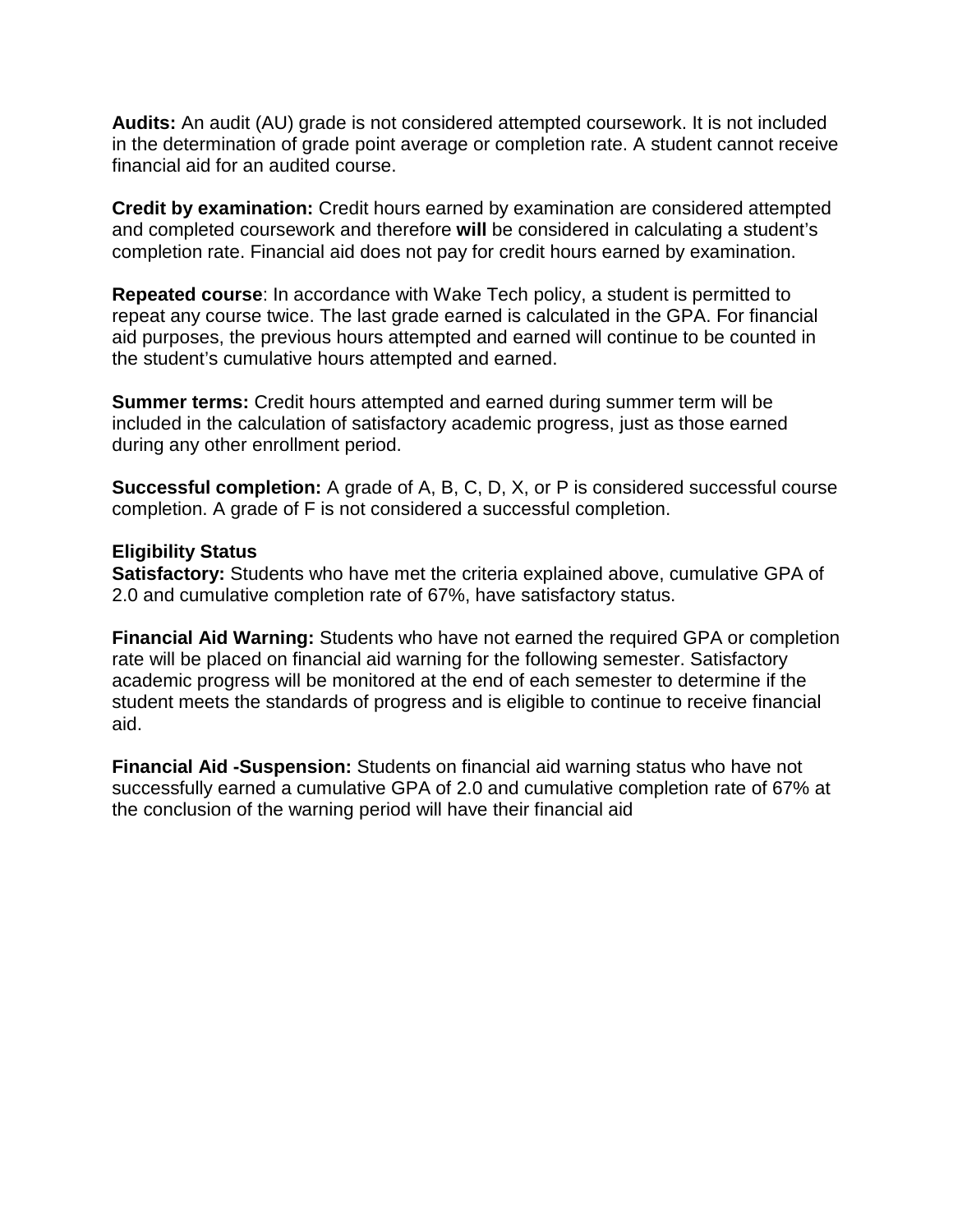-suspended. Financial aid will also be -suspended for students who have attempted the maximum allowable credit hours for their program of study.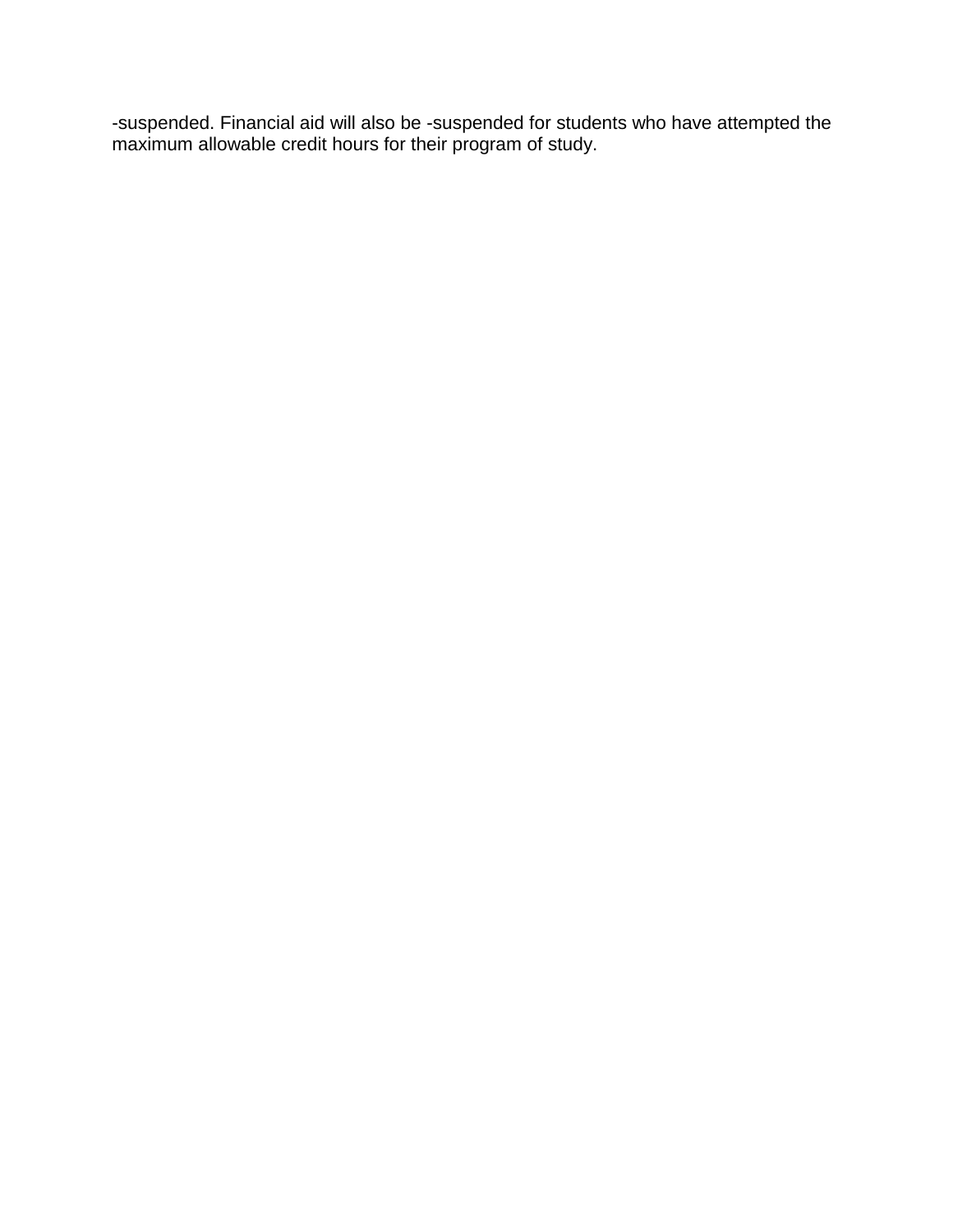**Financial Aid Probation:** Students whose appeals have been approved by the Satisfactory Academic Progress Appeals Committee are placed on financial aid probation.

**Notification of Financial Aid -Suspension or Warning:** The Financial Aid Office will send an email to any student who is placed on financial aid warning or -Suspension; however, failure to receive correspondence does not negate a -suspension or warning status.

**Regaining Eligibility:** Students who continue to attend school without federal financial aid may regain eligibility for financial aid by earning a cumulative GPA of 2.0 and a cumulative completion rate of 67%. A student may request reconsideration of eligibility for financial aid by submitting a written request to the Financial Aid Office once all requirements are met.

A student who exceeds the maximum allowable time frame for completing a program of study may appeal by using a student petition. The student must provide a graduation plan signed by his/her academic advisor; if the plan is deemed reasonable, the student will receive financial aid on a probationary basis for one or more semesters until the degree is completed.

**Petition of Waiver of Satisfactory Academic Progress Standards:** Students who have been disqualified from receiving financial aid may request a waiver of the satisfactory progress requirements by submitting a Satisfactory Academic Progress Appeals Form, if extenuating circumstances have affected academic performance. The circumstances must be explained and documented in writing and submitted to the Satisfactory Academic Progress Appeals Committee. Extenuating circumstances may include but are not limited to illness or injury of the student or an immediate family member, death of a family member, and full-time employment. If the student's financial aid is reinstated, the student is expected to meet the satisfactory academic progress standards by the end of the semester. All appeals are reviewed by the SAP Appeals Committee, and the decision of the Committee is final. Appeals are not retroactive; they are approved for the current semester only. The Committee is composed of the Financial Aid Director, the College Registrar, an Academic Counselor, and a faculty member.

**Returning students** are evaluated on a continuing basis from the last enrollment, unless an extenuating circumstance is considered. Returning students who enrolled under an earlier academic progress policy will be required to meet the standards of the current policy upon returning.

**Complete academic record:** To measure a student's satisfactory progress toward degree, diploma, or certificate requirements, the student's complete academic record at Wake Tech must be evaluated, whether or not the student received aid for the entire time of enrollment. Any course grades of W or WF that were forgiven by Wake Tech